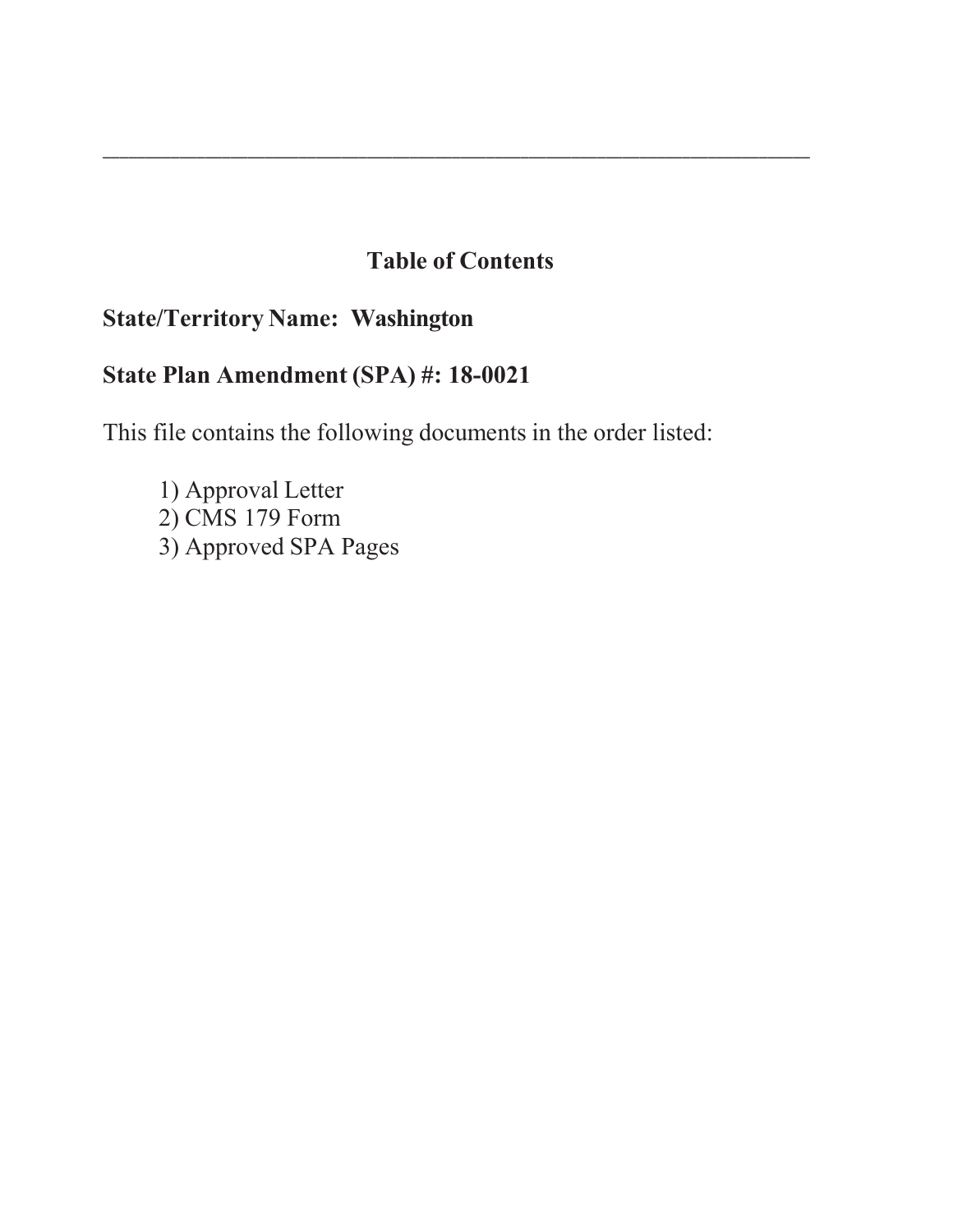DEPARTMENT OF HEALTH & HUMAN SERVICES Centers for Medicare & Medicaid Services Seattle Regional Office 701 Fifth Avenue, Suite 1600, MS/RX-200 Seattle, WA 98104



Division of Medicaid & Children's Health Operations

August 30, 2018

Susan Birch, Director MaryAnne Lindeblad, Medicaid Director Health Care Authority PO Box 45502 Olympia, WA 98504-5010

# **RE: Washington State Plan Amendment (SPA) Transmittal Number 18-0021.**

Dear Ms. Birch and Ms. Lindeblad:

The Centers for Medicare & Medicaid Services (CMS) has completed its review of State Plan Amendment (SPA) Transmittal Number WA 18-0021. This amendment updated certain links and the fee schedule effective dates for several Medicaid programs and services.

This SPA is approved with an effective date of July 4, 2018.

If there are additional questions please contact me, or your staff may contact James Moreth at James.Moreth@cms.hhs.gov or (206) 615-2326.

Sincerely,

David L. Meacham Associate Regional Administrator

 $cc^{\dagger}$ Ann Myers, SPA Coordinator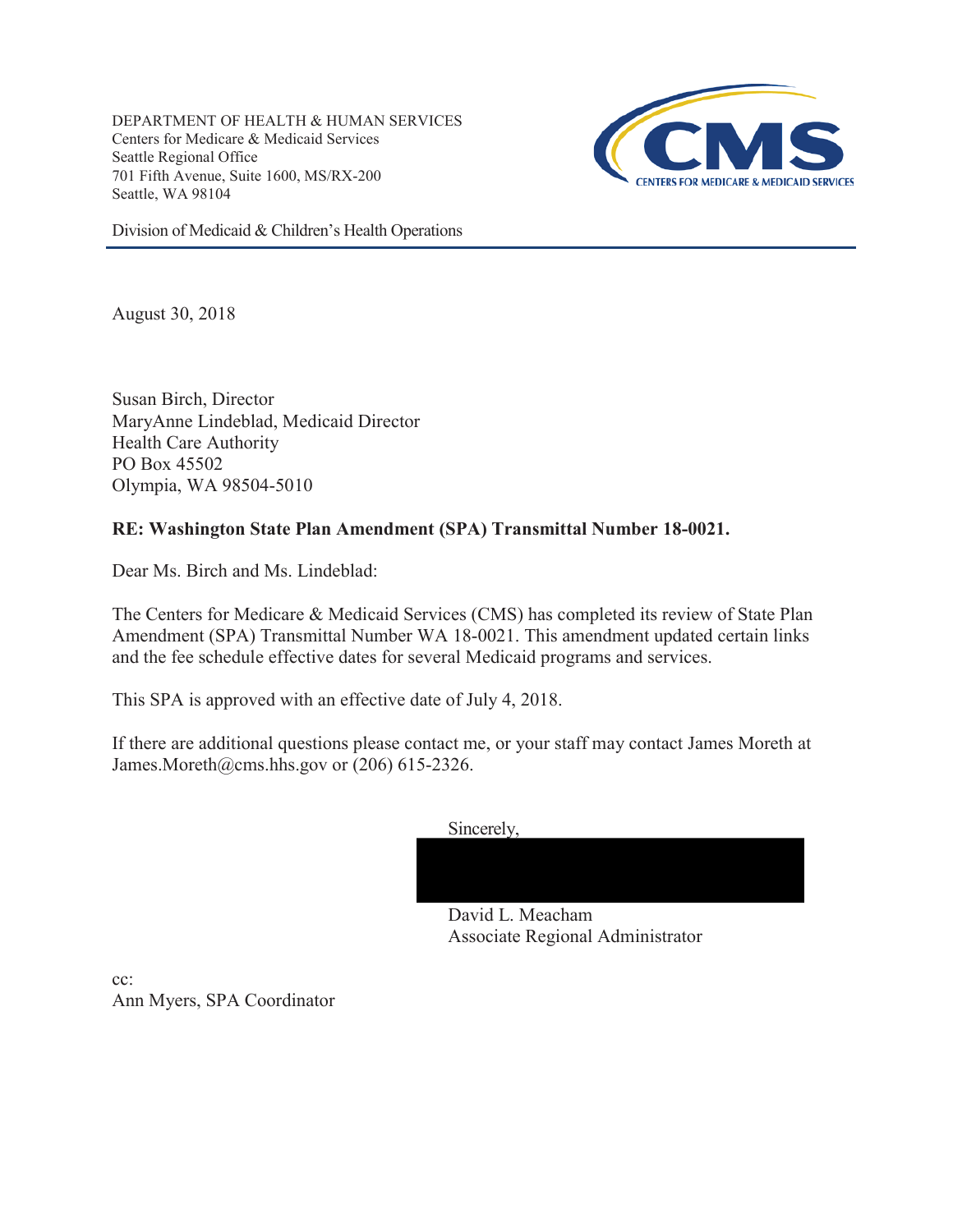| DEPARTMENT OF HEALTH AND HUMAN SERVICES<br><b>HEALTH CARE FINANCING ADMINISTRATION</b>                                                                                   | <b>FORM APPROVED</b><br>OMB NO. 0938-0193                                                                                                                                                             |                                   |
|--------------------------------------------------------------------------------------------------------------------------------------------------------------------------|-------------------------------------------------------------------------------------------------------------------------------------------------------------------------------------------------------|-----------------------------------|
| <b>TRANSMITTAL AND NOTICE OF APPROVAL OF</b><br><b>STATE PLAN MATERIAL</b>                                                                                               | 1. TRANSMITTAL NUMBER:<br>18-0021                                                                                                                                                                     | 2. STATE<br>Washington            |
| <b>FOR: HEALTH CARE FINANCING ADMINISTRATION</b>                                                                                                                         | 3. PROGRAM IDENTIFICATION: TITLE XIX OF THE<br>SOCIAL SECURITY ACT (MEDICAID)                                                                                                                         |                                   |
| TO: REGIONAL ADMINISTRATOR<br>HEALTH CARE FINANCING ADMINISTRATION<br>DEPARTMENT OF HEALTH AND HUMAN SERVICES<br>5. TYPE OF PLAN MATERIAL (Check One):                   | <b>4. PROPOSED EFFECTIVE DATE</b><br>July 4, 2018                                                                                                                                                     |                                   |
| <b>NEW STATE PLAN</b>                                                                                                                                                    | AMENDMENT TO BE CONSIDERED AS NEW PLAN                                                                                                                                                                | $\boxtimes$ AMENDMENT             |
| COMPLETE BLOCKS 6 THRU 10 IF THIS IS AN AMENDMENT (Separate Transmittal for each amendment)                                                                              |                                                                                                                                                                                                       |                                   |
| 6. FEDERAL STATUTE/REGULATION CITATION:<br>Section 1905(a) of the Social Security Act                                                                                    | 7. FEDERAL BUDGET IMPACT:<br>a. FFY 2018 \$0<br>$b. FFY$ 2019 \$0                                                                                                                                     |                                   |
| 8. PAGE NUMBER OF THE PLAN SECTION OR ATTACHMENT:<br>20 (P&I)<br>Attachment 4.19-B page 14, 16-1, 16-3, 16-4, 19, 21, 25, 28<br>Supplement 3 to Attachment 4.19-B page 1 | 9. PAGE NUMBER OF THE SUPERSEDED PLAN SECTION<br>OR ATTACHMENT (If Applicable)<br>20 (P&I)<br>Attachment 4.19-B page 14, 16-1, 16-3, 16-4, 19, 21, 25, 28<br>Supplement 3 to Attachment 4.19-B page 1 |                                   |
| <b>10. SUBJECT OF AMENDMENT</b>                                                                                                                                          |                                                                                                                                                                                                       |                                   |
| July 2018 Rates Effective Date Update                                                                                                                                    |                                                                                                                                                                                                       |                                   |
| 11. GOVERNOR'S REVIEW (Check One):<br>GOVERNOR'S OFFICE REPORTED NO COMMENT<br>COMMENTS OF GOVERNOR'S OFFICE ENCLOSED<br>NO REPLY RECEIVED WITHIN 45 DAYS OF SUBMITTAL   | $\boxtimes$ OTHER, AS SPECIFIED: Exempt                                                                                                                                                               |                                   |
| 12. SIGNATURE OF STATE AGENCY OFFICIAL:                                                                                                                                  | 16. RETURN TO:                                                                                                                                                                                        |                                   |
| $8 - 7 - 19$                                                                                                                                                             | Ann Myers                                                                                                                                                                                             |                                   |
| 13. TYPED NAME:                                                                                                                                                          | Office of Rules and Publications                                                                                                                                                                      |                                   |
| MARYANNE LINDEBLAD                                                                                                                                                       | Division of Legal Services                                                                                                                                                                            |                                   |
| 14. TITLE:                                                                                                                                                               | <b>Health Care Authority</b>                                                                                                                                                                          |                                   |
| <b>MEDICAID DIRECTOR</b>                                                                                                                                                 | 626 8 <sup>th</sup> Ave SE MS: 42716                                                                                                                                                                  |                                   |
| 15. DATE SUBMITTED:<br>$8 - 8 - 18$                                                                                                                                      | Olympia, WA 98504-2716                                                                                                                                                                                |                                   |
| FOR REGIONAL OFFICE USE ONLY                                                                                                                                             |                                                                                                                                                                                                       |                                   |
| 17. DATE RECEIVED:<br>8/8/18                                                                                                                                             | 18. DATE APPROVED:<br>8/30/18                                                                                                                                                                         |                                   |
| PLAN APPROVED - ONE COPY ATTACHED                                                                                                                                        |                                                                                                                                                                                                       |                                   |
| 19. EFFECTIVE DATE OF APPROVED MATERIAL:<br>7/4/18                                                                                                                       | 20. SIGNATURE OF REGIONAL OF THE MAP AND DRIVEL Meacham -S                                                                                                                                            |                                   |
| 21. TYPED NAME:<br>David L. Meacham                                                                                                                                      | 22. TITLE:<br>Associate Regional Administrator                                                                                                                                                        | Date: 2018.08.30 14:14:28 -07'00' |
| 23. REMARKS:                                                                                                                                                             |                                                                                                                                                                                                       |                                   |
| 8/31/18: State authorized P&I change to boxes 8 and 9                                                                                                                    |                                                                                                                                                                                                       |                                   |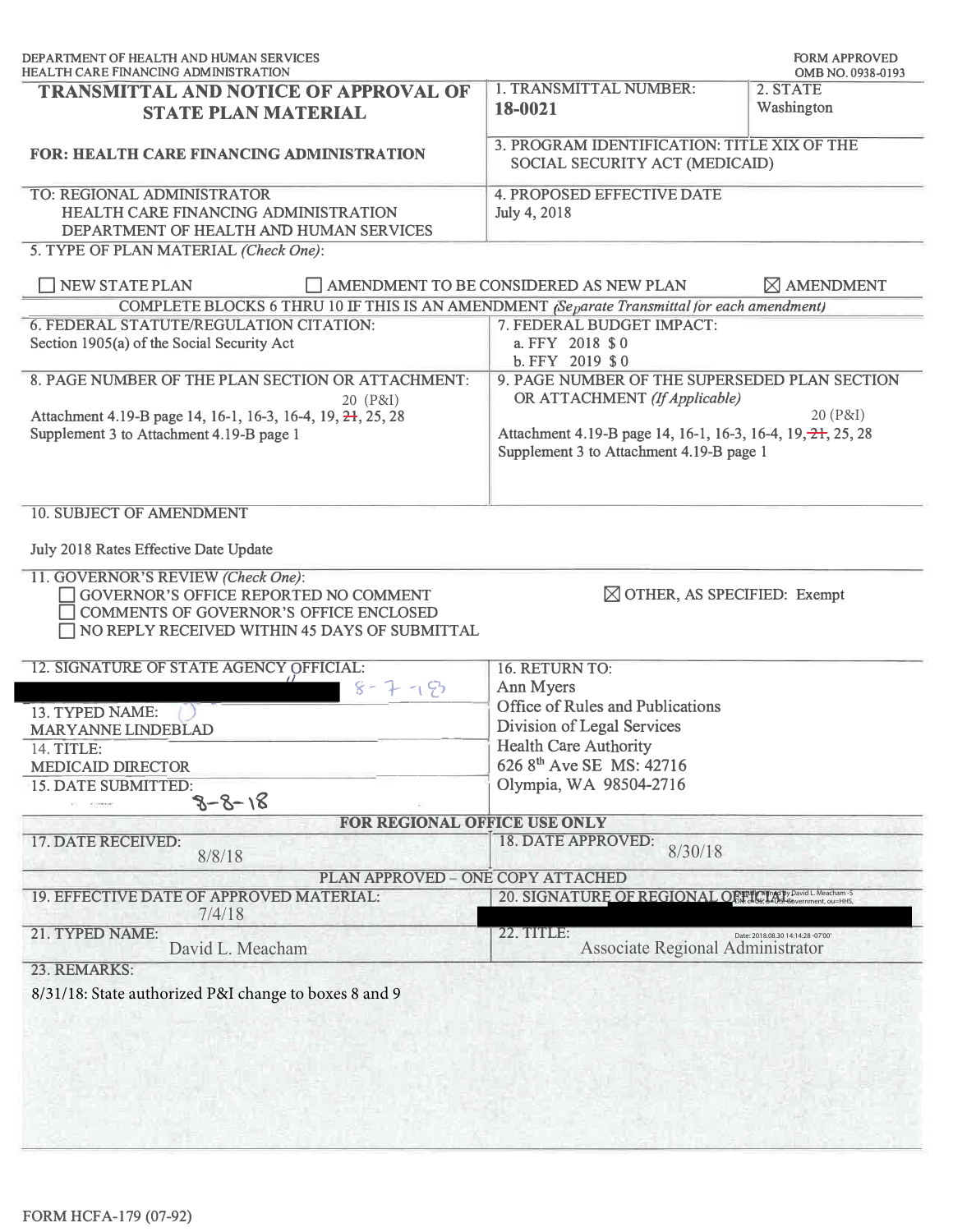$\_$  , and the set of the set of the set of the set of the set of the set of the set of the set of the set of the set of the set of the set of the set of the set of the set of the set of the set of the set of the set of th

STATE: WASHINGTON

#### **POLICY AND METHODS USED IN ESTABLISHING PAYMENT RATES FOR EACH OF THE OTHER TYPES OF CARE OR SERVICE LISTED IN SECTION 1905 (A) OF THE ACT THAT IS INCLUDED IN THE PROGRAM UNDER THE PLAN (cont.)**

- VI. Dental Services and Dentures
	- A. The Medicaid agency pays directly to the specific provider the lesser of the usual and customary charge or a fee based on an agency fee schedule for dentures and dental services that are provided within their specific scope of practice by dentists, dental hygienists, and denturists throughout the state. There are no geographical or other variations in the fee schedule.
	- B. The usual and customary charge is defined as that fee usually charged for a given service by an individual dentist, dental hygienist, or denturist to private patients (e.g., that provider's usual fee) and which fee is within the range of usual fees charged by dentists, dental hygienists, or denturists of similar training and experience.
	- C. Except as otherwise noted in the plan, fee schedule rates are the same for both governmental and private providers of dentures, dental services and dental hygiene.

See 4.19-B I, General, #G for the agency's website where the fee schedules are published.

The agency's fee schedule rate was set as of July 4, 2018, and is effective for services provided on or after that date.

Back to TOC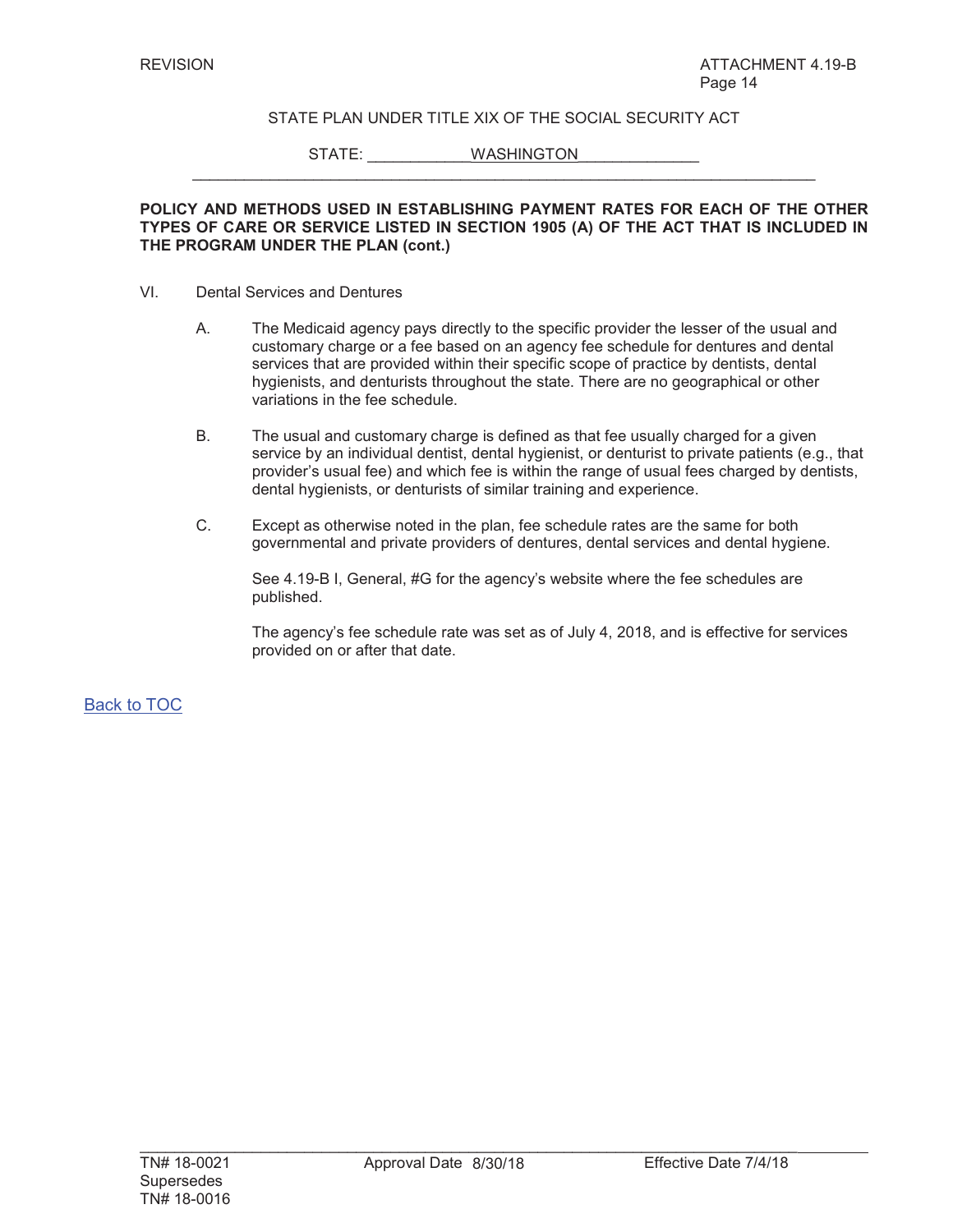$\_$  , and the set of the set of the set of the set of the set of the set of the set of the set of the set of the set of the set of the set of the set of the set of the set of the set of the set of the set of the set of th

STATE: WASHINGTON

- VIII. Institutional Services (cont)
	- A. Outpatient hospital services (cont)
		- iii. Uses the wage index information established and published by the Centers for Medicare and Medicaid Services (CMS) at the time the OPPS rates are set for the upcoming year. Wage index information reflects labor costs in the cost-based statistical area (CBSA) where a hospital is located.
		- iv. Calculates the hospital-specific graduate medical education (GME) by dividing the direct GME cost reported on worksheet B, part 1, of the CMS cost report by the adjusted total costs from the CMS cost report.
		- v. Uses the EAPG software to determine the following discounts:
			- Multiple Surgery/Significant Procedure 50%
			- $\bullet$  Bilateral Pricing 150%
			- $\bullet$  Repeat Ancillary Procedures 50%
			- Terminated Procedures 50%
		- vi. Establishes a policy adjustor of 1.35 for services to clients age 17 and under, and establishes a policy adjustor of 1.10 for chemotherapy and combined chemotherapy/pharmacotherapy groups. These policy adjustors are not exclusive.

The statewide standardized conversion factor and all hospital-specific adjustments are effective July 4, 2018. See 4.19-B, I, General, #G for the agency's website where the fee schedule and conversion factors are published.

- c. Effective for dates of admission on or after July 1, 2013, supplemental payments will be paid for outpatient Medicaid services not to exceed the upper payment limit as determined by the available federal financial participation for fee-for-service claims. The supplemental payment is based on the distribution amount mandated by the legislature to the following hospital categories as defined in RCW 74.60.010:
	- Prospective Payment hospitals other than psychiatric or rehabilitation hospitals
	- Psychiatric hospitals
	- **Rehabilitation hospitals**
	- Border hospitals.

For hospitals designated as prospective payment system (PPS) hospitals, \$60,000,000 per state fiscal year. For hospitals designated as out-of-state border area hospitals, \$500,000 per state fiscal year.

The payment is calculated by applying the Medicaid fee-for-service rates in effect on July 1, 2009, to each hospital's Medicaid and CHIP outpatient fee-for-service claims and Medicaid and CHIP managed care encounter data for the base year as defined in RCW 74.60.010. This sum is divided by the aggregate total of all hospitals within each category to determine the individual hospital pro rata share percentage. The individual hospital payment is the pro rata percentage multiplied by the amount mandated to be distributed by the Legislature within each hospital category.

The payment will be made quarterly, by dividing the total annual disbursement amount by four (4) to calculate the quarterly amount.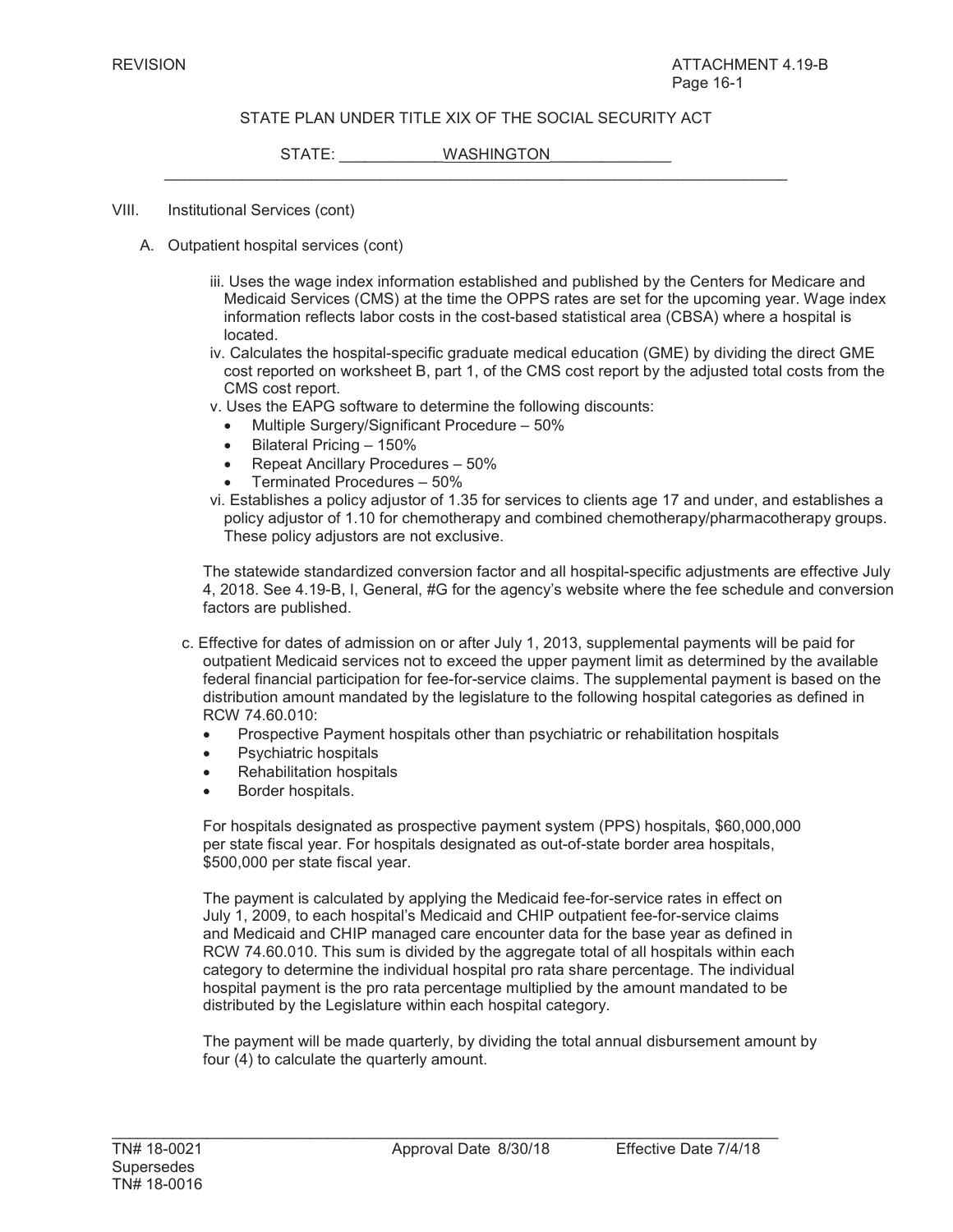State WASHINGTON

#### VIII. Institutional Services (cont)

- A. Outpatient hospital services (cont)
	- 2. Fee Schedule

For non-CAH hospitals and covered services not paid using the OPPS or the "hospital outpatient rate", the agency pays the lesser of the usual and customary charge or a fee based on an agency fee schedule for covered procedures*.*

Services paid using the agency's fee schedule include, but are not limited to, physical therapy, occupational therapy, speech/language therapy, corneal transplants, and other hospital services as identified and published by the agency.

Except as otherwise noted in the plan, fee schedule rates are the same for both governmental and private providers of outpatient hospital services. The agency's outpatient fee schedule is effective for services provided on and after July 4, 2018. See 4.19-B, I, General, #G for the agency's website where the fee schedules are published.

Back to TOC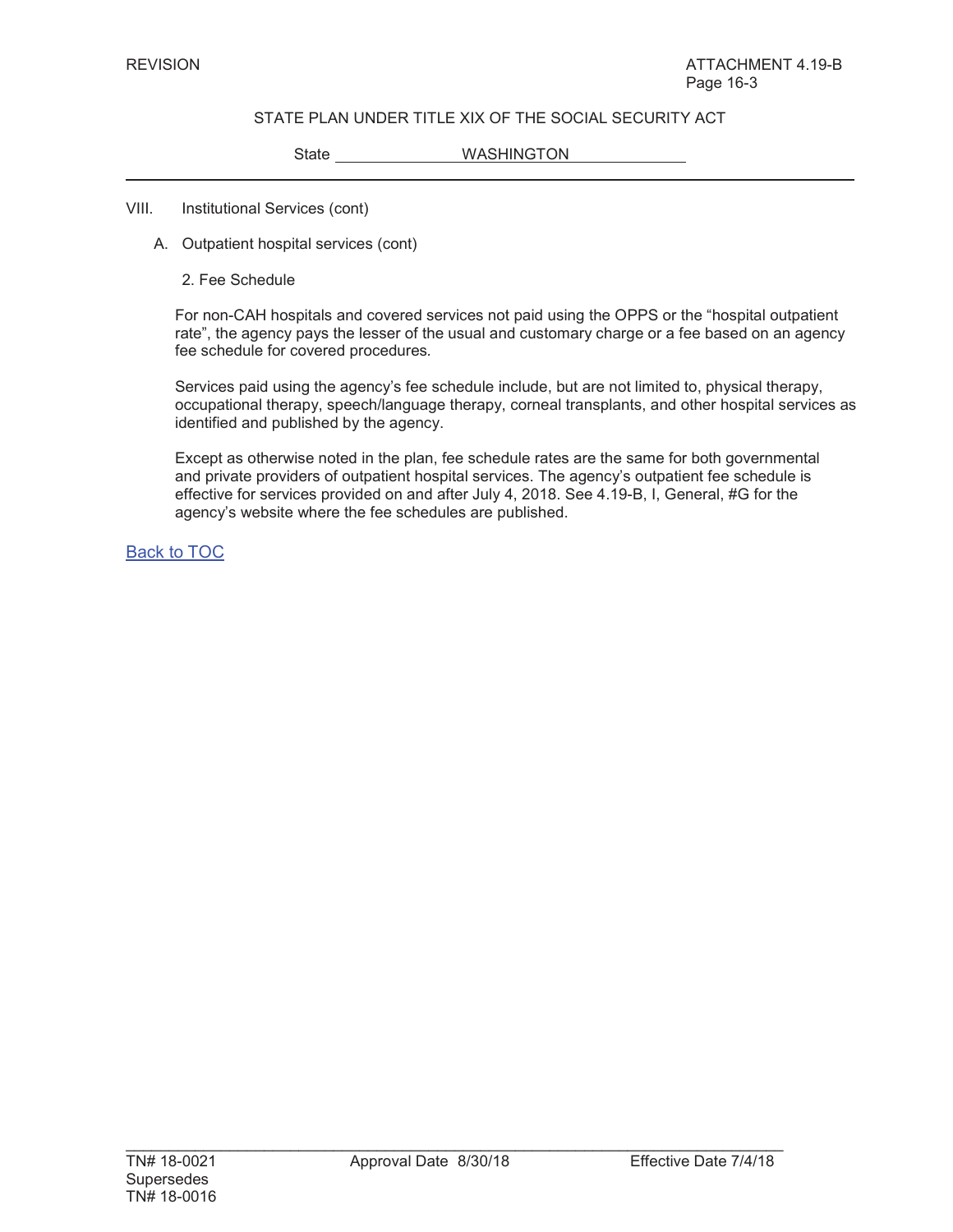$\_$  , and the set of the set of the set of the set of the set of the set of the set of the set of the set of the set of the set of the set of the set of the set of the set of the set of the set of the set of the set of th

STATE: WASHINGTON

- A. Outpatient hospital services (cont)
	- 3. Hospital Outpatient Rate

The "hospital outpatient rate" is a hospital-specific rate having as its base the hospital's inpatient ratio of costs-to-charges (RCC) adjusted by an outpatient adjustment factor that factors annual cost and charge level changes into the rate. The "hospital outpatient rate" is used to reimburse under OPPS as explained earlier in this subsection, or for non-CAH hospitals exempt from the agency's OPPS, for all other covered outpatient services (those not mentioned in the previous paragraphs as covered by fee schedule) on the hospital's outpatient claim.

Except as otherwise noted in the plan, fee schedule rates are the same for both governmental and private providers of outpatient hospital services. The agency's outpatient fee schedule is effective for services provided on and after July 4, 2018. See 4.19-B, I, General, #G for the agency's website where the fee schedules are published.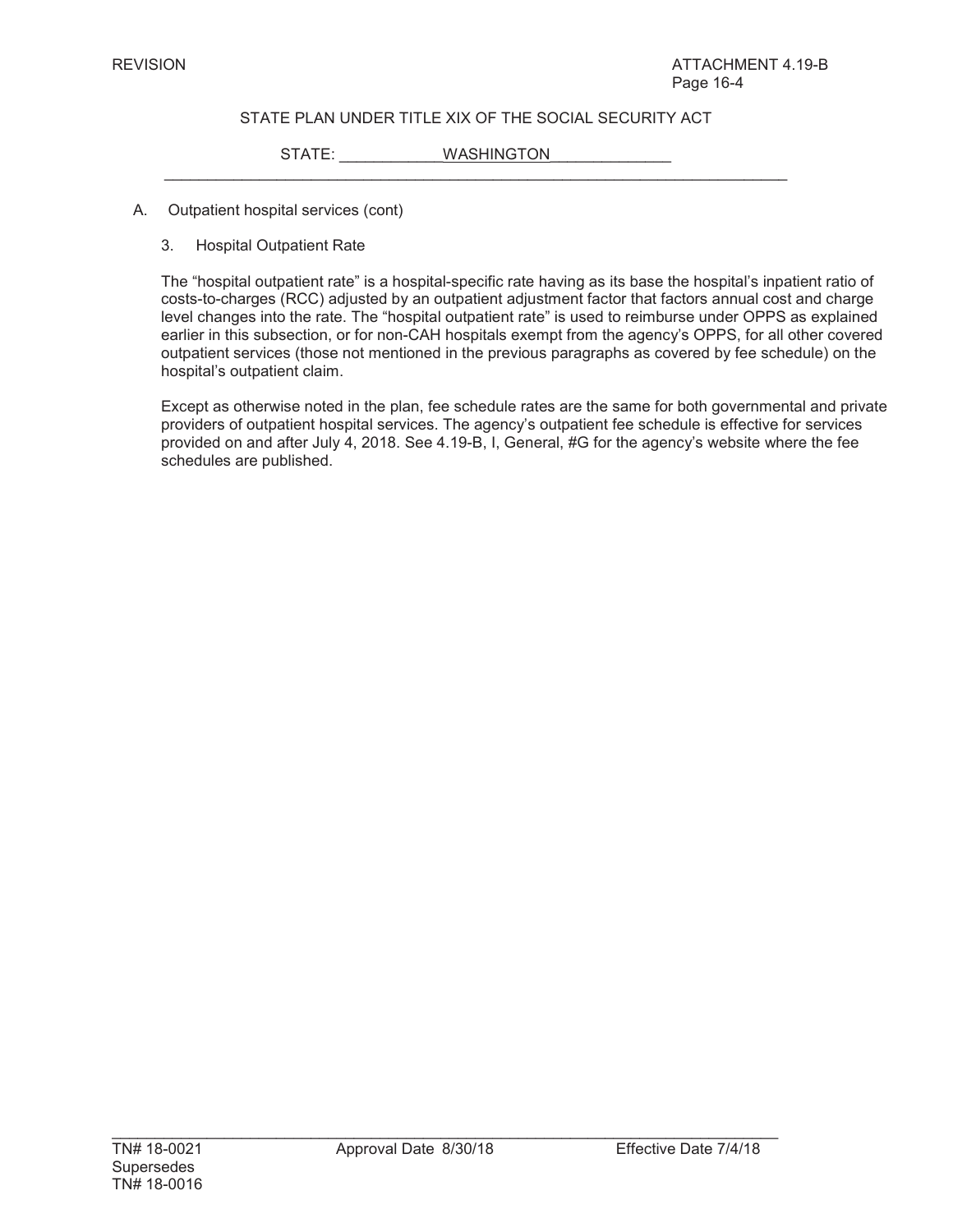State WASHINGTON

POLICY AND METHODS USED IN ESTABLISHING PAYMENT RATES FOR EACH OF THE OTHER TYPES OF CARE OR SERVICE LISTED IN SECTION 1905 (A) OF THE ACT THAT IS INCLUDED IN THE PROGRAM UNDER THE PLAN (cont.)

- IX. Other Noninstitutional Services
- A. Home Health
	- 1. Home Health Agencies are reimbursed per-visit for services provided by acute nursing staff, physical therapy, occupational therapy, speech, hearing and language disorders therapy staff, and home health aides.

Reimbursement rates are determined using a historical base for the per-visit rates by profession, using the Medicare Metropolitan Statistical Area fees. Rate changes made through the Vendor Rate Increase (VRI) may be made only through the legislative process. Selected rates may also be adjusted through a special appropriation directed by the Washington State Legislature. The agency may set rates outside of the legislative process if the agency determines such actions are necessary to maintain access to critical services. The Washington State Legislature approved a \$10.00 per hour rate increase for skilled nursing services provided in a home setting, effective for services provided on and after July 1, 2016.

The agency pays the lesser of the usual and customary charge or a fee based on an agency fee schedule for these services.

Except as otherwise noted in the plan, fee schedule rates are the same for both governmental and private providers of these services. The fee schedule is effective for services provided on and after July 4, 2018. See 4.19-B, I, General, #G for the agency's website where the fee schedules are published.

2. Other Supplies and Services used in the home and other setting

The agency's reimbursement rates include:

- a) Any adjustments or modifications to the equipment that are either required within three months of the delivery date, or are covered under the manufacturer's warranty
- b) Pick-up, delivery, or associated costs such as mileage, travel time, or gas
- c) Telephone calls
- d) Shipping, handling, and postage
- e) Fitting and setting up
- f) Maintenance of rented equipment
- g) Instructions to the client or client's caregiver about the safe and proper use of the equipment and supplies

The equipment, supplies, and services for parenteral nutrition, home infusion therapy, oxygen, and respiratory care are reimbursed using the CMS DMEPOS Fee Schedule less a specified percentage. In April 2012, this specific percentage reduction was established at 3.5 percent as a result of a negotiated agreement with providers. For those items and services that are not listed on CMS DMEPOS Fee Schedule, the agency uses flat fee (based upon market value, other state's fees, budget impacts, etc.) or by-report methodology (based on a percentage of billed charges).

Except as otherwise noted in the plan, fee schedule rates are the same for both governmental and private providers of these services and supplies. See 4.19-B, I, General, #G for the agency's website where the fee schedules are published.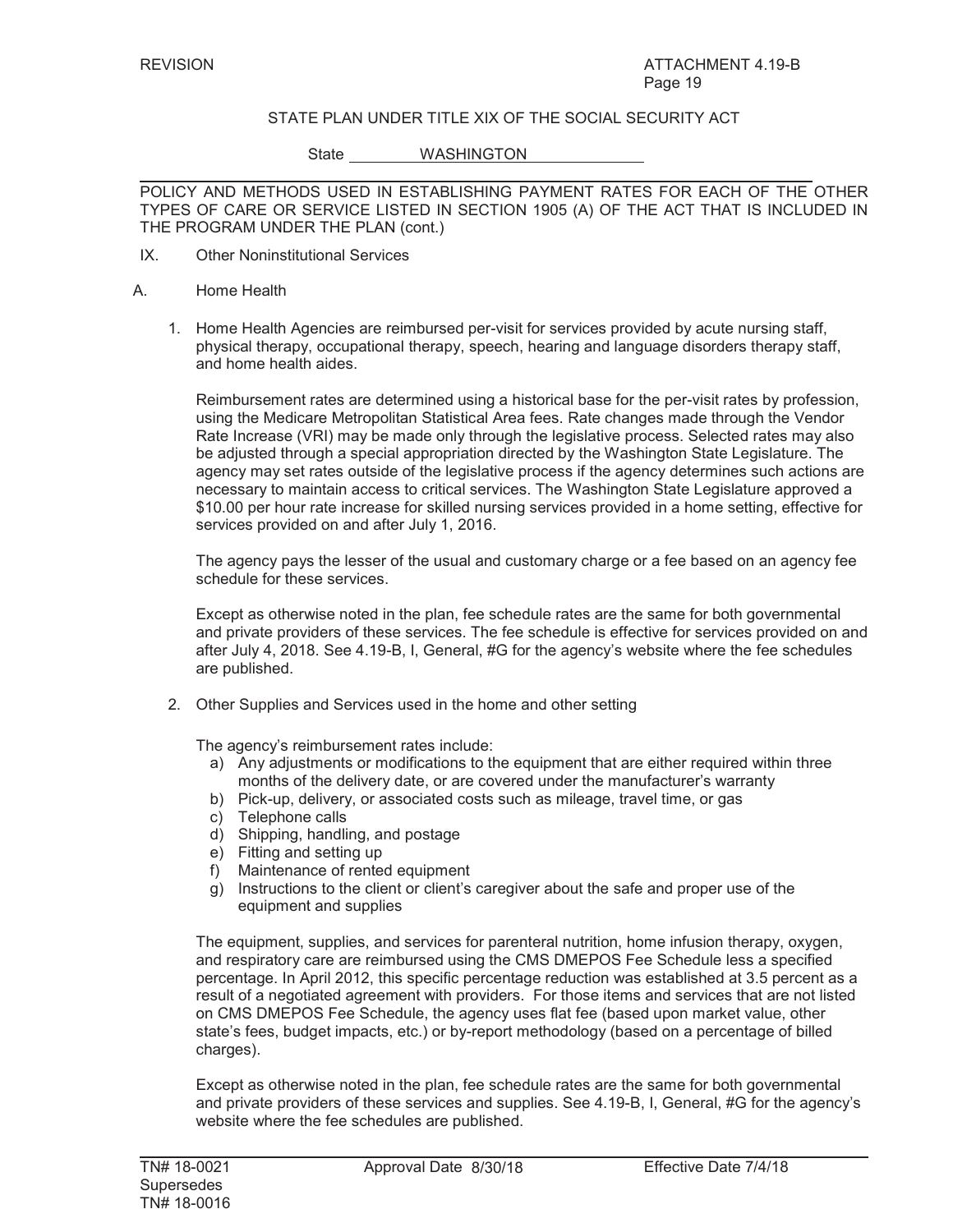\_\_\_\_\_\_\_\_\_\_\_\_\_\_\_\_\_\_\_\_\_\_\_\_\_\_\_\_\_\_\_\_\_\_\_\_\_\_\_\_\_\_\_\_\_\_\_\_\_\_\_\_\_\_\_\_\_\_\_\_\_\_\_\_\_\_\_\_\_\_\_\_

STATE: WASHINGTON

POLICY AND METHODS USED IN ESTABLISHING PAYMENT RATES FOR EACH OF THE OTHER TYPES OF CARE OR SERVICE LISTED IN SECTION 1905 (A) OF THE ACT THAT IS INCLUDED IN THE PROGRAM UNDER THE PLAN (cont.)

- IX. Other Noninstitutional Services (cont.)
	- B. The Medicaid agency makes payment for transportation to and from medically necessary services covered by a client's medical assistance program as specifically listed below.
		- 1. Ambulance services for emergency situations are paid as an optional medical service through direct vendor payments based on fee-for-service.
		- 2. All non-emergency transportation services, to assure clients have access to and from covered services, are provided using either administrative matched dollars or medical match dollars in accordance with Section 42 CFR 431.53 and Attachment 3.1-C.
		- 3. Except as otherwise noted in the plan, fee schedule rates are the same for both governmental and private providers of transportation services. The agency's fee schedule rate was set as of January 1, 2015, and is effective for services provided on or after that date. See 4.19-B I, General, #G, for the agency's website where the fee schedules are published.

Back to TOC

\_\_\_\_\_\_\_\_\_\_\_\_\_\_\_\_\_\_\_\_\_\_\_\_\_\_\_\_\_\_\_\_\_\_\_\_\_\_\_\_\_\_\_\_\_\_\_\_\_\_\_\_\_\_\_\_\_\_\_\_\_\_\_\_\_\_\_\_\_\_\_\_\_\_\_\_\_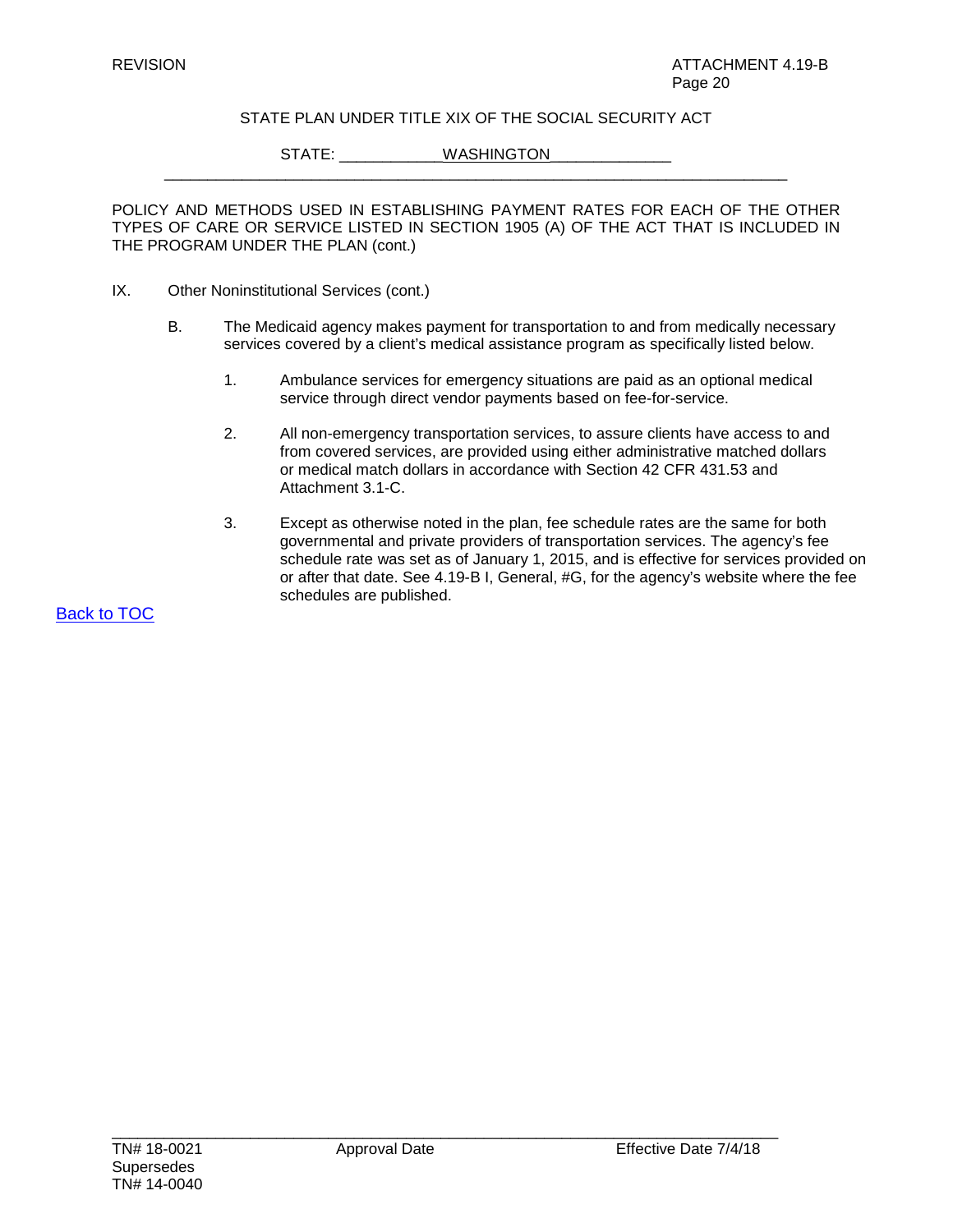STATE: WASHINGTON

POLICY AND METHODS USED IN ESTABLISHING PAYMENT RATES FOR EACH OF THE OTHER TYPES OF CARE OR SERVICE LISTED IN SECTION 1905 (A) OF THE ACT THAT IS INCLUDED IN THE PROGRAM UNDER THE PLAN (cont.)

\_\_\_\_\_\_\_\_\_\_\_\_\_\_\_\_\_\_\_\_\_\_\_\_\_\_\_\_\_\_\_\_\_\_\_\_\_\_\_\_\_\_\_\_\_\_\_\_\_\_\_\_\_\_\_\_\_\_\_\_\_\_\_\_\_\_\_\_\_\_\_\_

#### X. All Other Practitioners

"All other practitioners" refers to other practitioners as described in section 6.d of Attachments 3.1-A and 3.1-B.

The agency pays the lesser of the usual and customary charge, or a fee based on an agency fee schedule.

Except as otherwise noted in the plan, state-developed fee schedule rates are the same for both governmental and private providers of services and the fee schedule and any annual/periodic adjustments to the fee schedule(s).

The facility fees used to calculate the payment rates for intensive behavior services (Applied Behavior Analysis (ABA) services) in facility settings will be calculated using methods that are consistent with Medicaid State Plan attachment 4.19-B sections II and VIII. A Outpatient hospital services. Outpatient hospitals and clinics rendering intensive behavior services as a day program do not receive a facility fee in addition to the per diem rate identified on the state's ABA Services fee schedule.

The agency's fee schedule rate was set as of July 4, 2018, and is effective for dates of services provided on or after that date. See 4.19-B, I. General #G for the agency's website where the fee schedules are published.

Collaborative care services are delivered under the Collaborative Care Model (CoCM). Payment rates for CoCM are based on the 2016 Medicare rates for Integrated Behavioral Health Services and are effective for dates of service on and after July 4, 2018.

Under CoCM, a medical care provider bills for the services provided by the collaborative care team. Only state-licensed physicians and state-licensed advanced registered nurse practitioners are eligible to be a medical care billing provider.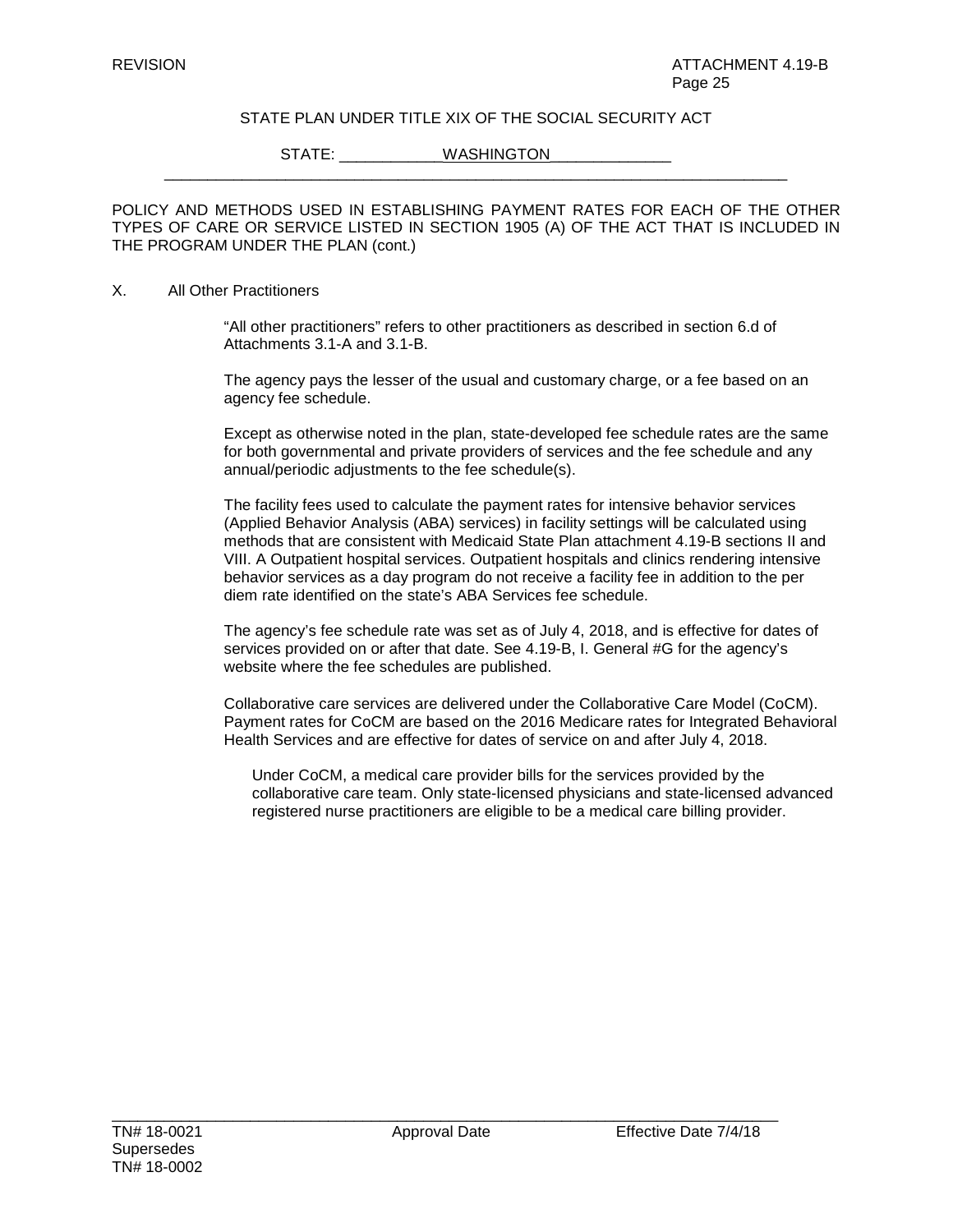$\_$  , and the set of the set of the set of the set of the set of the set of the set of the set of the set of the set of the set of the set of the set of the set of the set of the set of the set of the set of the set of th

#### STATE: WASHINGTON

#### XIII. Targeted Case Management Services

A. Clients Manifesting Pathology with Human Immunodeficiency Virus (HIV).

Payments made for targeted case management services will not duplicate payments made to public agencies or private entities under other program authorities for the same purpose.

Except as otherwise noted in the plan, state-developed fee schedule rates are the same for both governmental and private providers of the targeted case management services.

Payment is made through fee-for-service as billed by the provider.

- 1.The agency's case management fee was set as of July 4, 2018 and is effective for dates of service on and after that date.
- 2.See 4.19-B I, General, #G for the agency's website where the fee schedules are published.
- 1.TCM for clients manifesting pathology with HIV will be billed in weekly increments.

Examples of the types of expenditures that are considered in the computation of the fee schedule rate are:

- 1. Targeted case management staff salary and personnel benefit expenses;
- 2. Other administrative and programmatic expenses in support of TCM services; and
- 3. Other indirect expenses (e.g., insurance, utilities, etc.)